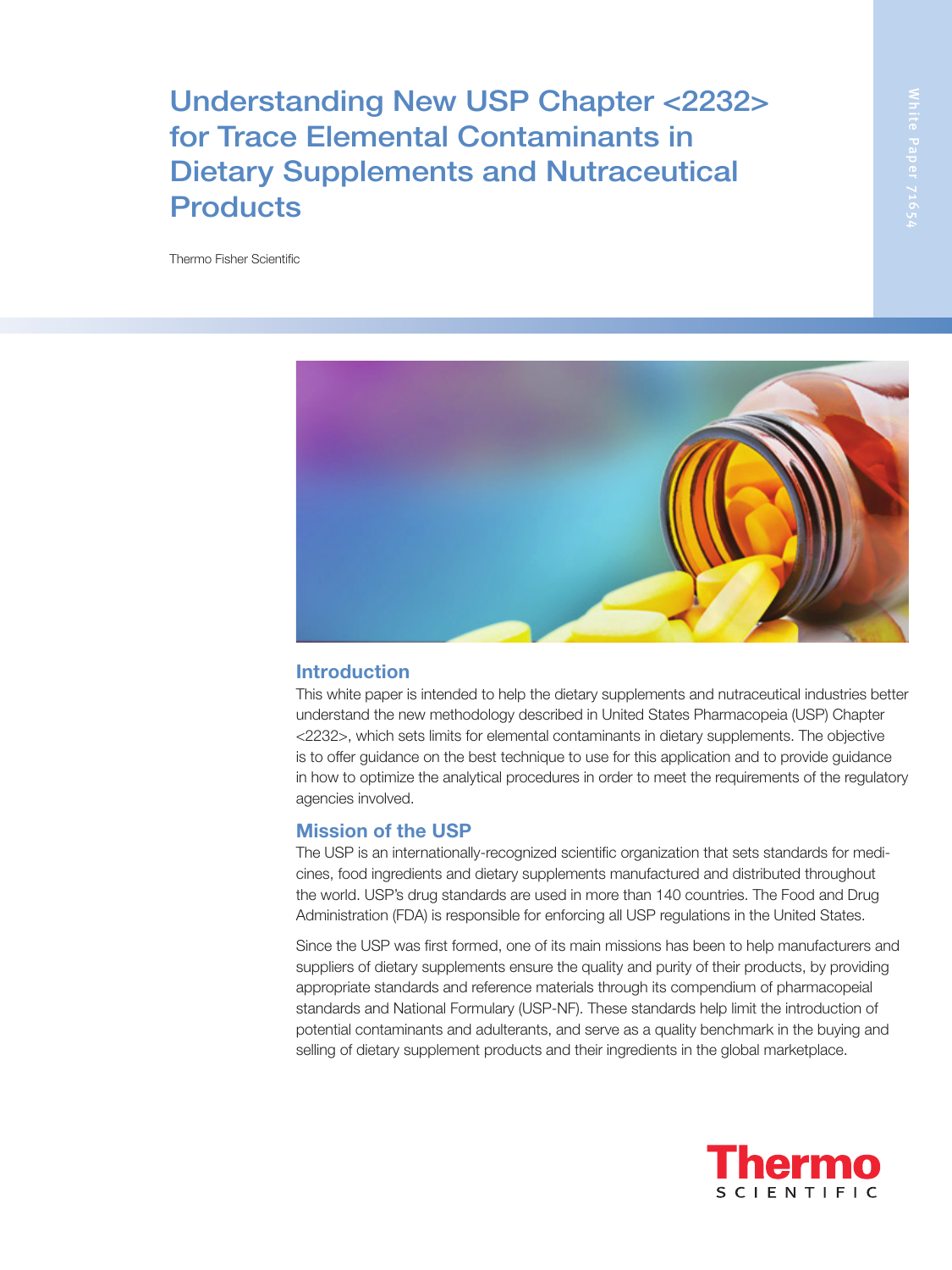### <sup>2</sup> Overview of USP Chapter <2232>

One of the most significant standards introduced by the USP in the past five years has been to set limits for the four elemental contaminants in dietary supplements: arsenic (As), cadmium (Cd), lead (Pb) and mercury (Hg). The new limits are summarized in the USP-NF General Chapter <2232><sup>1</sup> which replaces Chapter <231>,<sup>2</sup> a hundred-year old heavy metals colorimetric test based on metal sulfide precipitation which is visually compared to a lead standard. Chapter  $\langle 2232 \rangle$ , together with Chapters  $\langle 232 \rangle$ ,<sup>3</sup> which sets limits for elemental impurities in pharmaceutical materials, and Chapter <233>,<sup>4</sup> which describes the two plasma-based analytical procedures suitable for both Chapters, have recently gone through a lengthy evaluation, review and approval process.

Even though Chapter <2232> was approved in August 2013, and is currently published in the second supplement to USP37-NF32, final implementation is waiting on the approval of Chapter <233>, which has stalled due to concerns by other international pharmacopeias about permitted daily exposure (PDE) limits defined in Chapter <232> and a disagreement with the ICH (International Conference on Harmonization of Technical Requirements for Registration of Pharmaceuticals for Human Use) about the alignment process. In addition, there has been pushback from the industry in the U.S. because it considers the timelines for implementation of all three chapters to be far too ambitious.

It is important to emphasize that Chapter <2232> is for informational and guidance purposes only (as in all USP chapters above 1000). It is at the discretion of the regulatory agency (FDA in the U.S.), whether they would require dietary supplement and nutraceutical manufacturers or suppliers of raw materials to comply with the full testing procedures described in the chapter, when it is eventually implemented.

# Implementation of Methodology

Based on recent USP communications,<sup>5</sup> and guidelines from the ICH whose goal is to harmonize the regional variations into a standard global method, $6$  it is expected that all three chapters will be fully implemented on January 1, 2018. This means that as of the publication date of this white paper, U.S. manufacturers of pharmaceutical products and dietary supplements have approximately 2½ years to adopt these new methods. This has stimulated a great deal of activity by the pharmaceutical and nutraceutical industries to invest in either ICP-OES or ICP-MS instrumentation to ensure they have all their methods and procedures in place before the final implementation date. In addition, in the state of California, Proposition 65 mandates that manufacturers and suppliers of nutraceutical products ensure that their herbal and dietary supplements contain less than defined maximum allowable levels (MAL) of four heavy metals to ensure they are safe for human consumption.<sup>7,8</sup> However, it is expected that the PDE limits defined in Chapter 2232 will take precedence over Proposition 65 MALs. Table 1 shows a comparison of the PDE limits defined in USP Chapter 2232 together with Proposition 65 maximum levels. Table 2 shows the component limit of any single ingredient or individual raw material based on a dosage of 10 grams of dietary supplement per day. The product meets the requirements when each component used in production of the finished dietary supplement meets the limits given in the table.

It should be noted that arsenic may be measured using a non-speciation procedure, under the assumption that all arsenic contained in the supplement is in the inorganic form. If the arsenic limit is exceeded using a non-speciation procedure, compliance with the limit for inorganic arsenic shall be demonstrated on the basis of a speciation procedure by using an IC-ICP-MS or a HPLC-ICP-MS system. Likewise, methyl mercury determination is not necessary when the content for total mercury is less than the limit for methyl mercury. When the total mercury content is higher than the methyl mercury limit, a speciation method is required.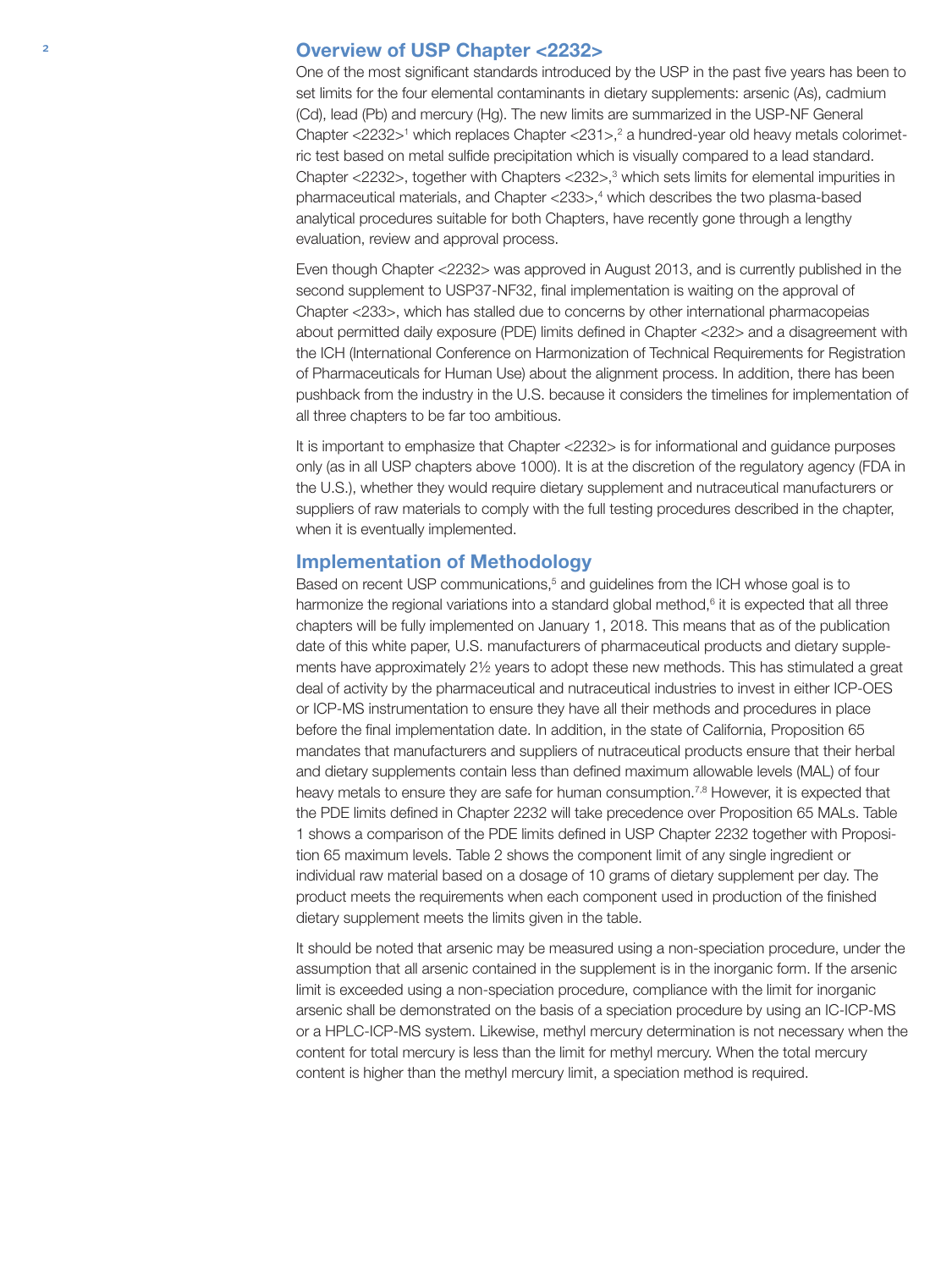#### Figure 1. Thermo Scientific™ iCAP™ RQ ICP-MS.



Table 1. USP Permitted Daily Exposure (PDE) Limits and California Proposition 65 NSRL (No Significant Risk Levels for carcinogens) and MADL (Maximum Allowable Daily Levels) for the four heavy metals.

| <b>Elemental Contaminant</b> | <b>USP Chapter &lt;2232&gt;</b><br>PDE (µg/day) <sup>1</sup> | <b>Safe Harbor Levels Under</b><br><b>California Proposition 65</b><br>$(\mu g/day)^{7,8}$ |
|------------------------------|--------------------------------------------------------------|--------------------------------------------------------------------------------------------|
| Arsenic (Inorganic)          |                                                              | 10 (NSRL)                                                                                  |
| Cadmium                      | 5                                                            | 4.1 (MADL)                                                                                 |
| Lead                         | 10                                                           | 15 (NSRL)                                                                                  |
| Mercury                      | 15 (total)                                                   |                                                                                            |
| <b>Methyl Mercury</b>        | っ                                                            | $0.3$ (MADL)                                                                               |

Table 2. Individual component limit of any single raw material used in the manufacture of the dietary supplement.

| <b>Elemental Contaminant</b> | <b>USP Chapter &lt;2232&gt; Individual Component Limit</b><br>(µg/g) Based on a Dosage of 10 g/day |
|------------------------------|----------------------------------------------------------------------------------------------------|
| Arsenic (Inorganic)          | 1.5                                                                                                |
| Cadmium                      | 0.5                                                                                                |
| Lead                         | 1.0                                                                                                |
| Mercury                      | $1.5$ (total)                                                                                      |
| <b>Methyl Mercury</b>        | በ 2                                                                                                |

# Chapter 2232 Requirements

In order for a dietary supplement to comply with the limits for elemental contaminants as described in this chapter, the levels in the finished product should be no more than the PDE limits. The following three options are available for determining compliance with the limits for elemental contamination in dietary supplements:

# Finished Product Option

In this option, the finished dietary supplement is analyzed according to the procedure in Chapter <233>.The results obtained from the analysis of a typical serving size, based on the maximum daily dosage of the supplement recommended on the label (servings/day) should be no more than the PDE values shown in Table 1.

## Individual Component Option

This option is applicable to a finished dietary supplement with a maximum daily intake of less than 10 g of the finished product. Carry out the analysis of the individual ingredients of the dietary supplement. The product meets the requirements when each component used in production of the finished product meets the limits given in the Table 2.

## Summation Option

This option can be used for the finished dietary supplement dosage that is consumed in quantities greater than 10 g/day, or where the acceptance limit for any contaminant in any component of the dietary supplement exceeds the individual component limit. Carry out the analysis of the individual ingredient and calculate the amount of each elemental contaminant (in µg/daily dosage) present in the dietary supplement. The amount of each elemental contaminant in the daily dosage should be no more than the PDE values given in Table 1.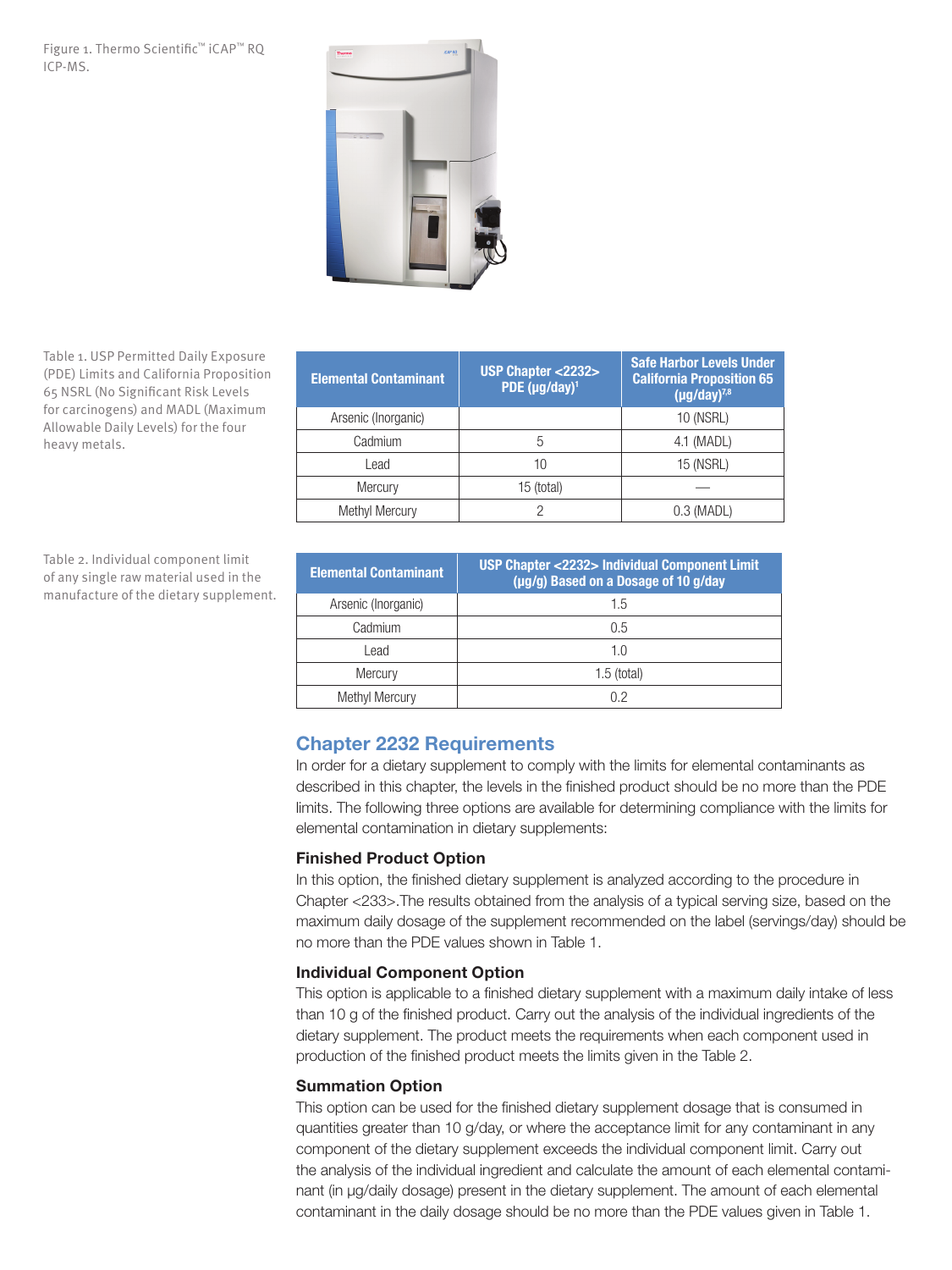### <sup>4</sup> USP General Chapter <233>

General Chapter <2232> contains no information on how to carry out the analysis of the dietary supplements. The nutraceutical analytical community must become familiar with Chapter <233>, which deals with the sample preparation, instrumental method and validation protocols for measuring the elemental contaminants using one of two plasma based spectrochemical techniques – Inductively Coupled Plasma Optical Emission Spectroscopy (ICP-OES) or Inductively Coupled Plasma Mass Spectroscopy (ICP-MS) – or any other alternative technique, as long as it meets the data quality objectives of the method defined in the validation protocol section. In addition, before any technique is used, it must be confirmed that the overall analytical procedure is appropriate for the instrument being used and the samples being analyzed by meeting the Alternative Procedure Validation described in this chapter. Analytical procedures for the determination of the oxidation state, organic complex, or speciated form of the elemental impurity are not included in this chapter, but examples may be found elsewhere in USP–NF and in the open literature. Let's take a closer look at the methodology described in Chapter <233>.

#### Sample Preparation Procedures

The selection of the appropriate sample preparation procedure will be dependent on the material being analyzed and is the responsibility of the analyst. The procedures described below have all shown to be appropriate for both pharmaceutical- and nutraceutical-type materials.

#### Neat

This approach is applicable for liquids that can be analyzed with no sample dilution.

#### Direct Aqueous Solution

This procedure is used when the sample is soluble in an aqueous solvent.

#### Direct Organic Solution

This procedure is appropriate where the sample is soluble in an organic solvent.

#### Indirect Solution

This is used when a material is not directly soluble in aqueous or organic solvents. It is preferred that a total metal extraction sample preparation be carried out in order to obtain an indirect solution, such as open vessel acid dissolution or a closed vessel approach (eg: microwave digestion), similar to the one described below. The sample preparation scheme should yield sufficient sample volume to allow quantification of each element at the elemental impurity limits specified in Chapter <232>.

#### Closed Vessel Digestion

The benefit of closed vessel digestion is that it minimizes the loss of volatile impurities. The choice of which concentrated mineral acid to use depends on the sample matrix and its impact on any potential interferences on the analytical technique being used. An example procedure that has been shown to have broad applicability is described below:

Accurately weigh 0.5 g of the dried sample in an appropriate flask and add 5 mL of the concentrated acid. Allow the flask to sit loosely covered for 30 minutes in a fume hood then add an additional 10 mL of the acid, and digest using a closed vessel technique until digestion is complete (please follow the manufacturer's recommended procedures to ensure safe use. Make up to an appropriate volume and analyze using the technique of choice.

Alternatively, a leaching extraction may be appropriate as long as it is scientifically validated metal dissolution studies of the specific metal in the drug product under test.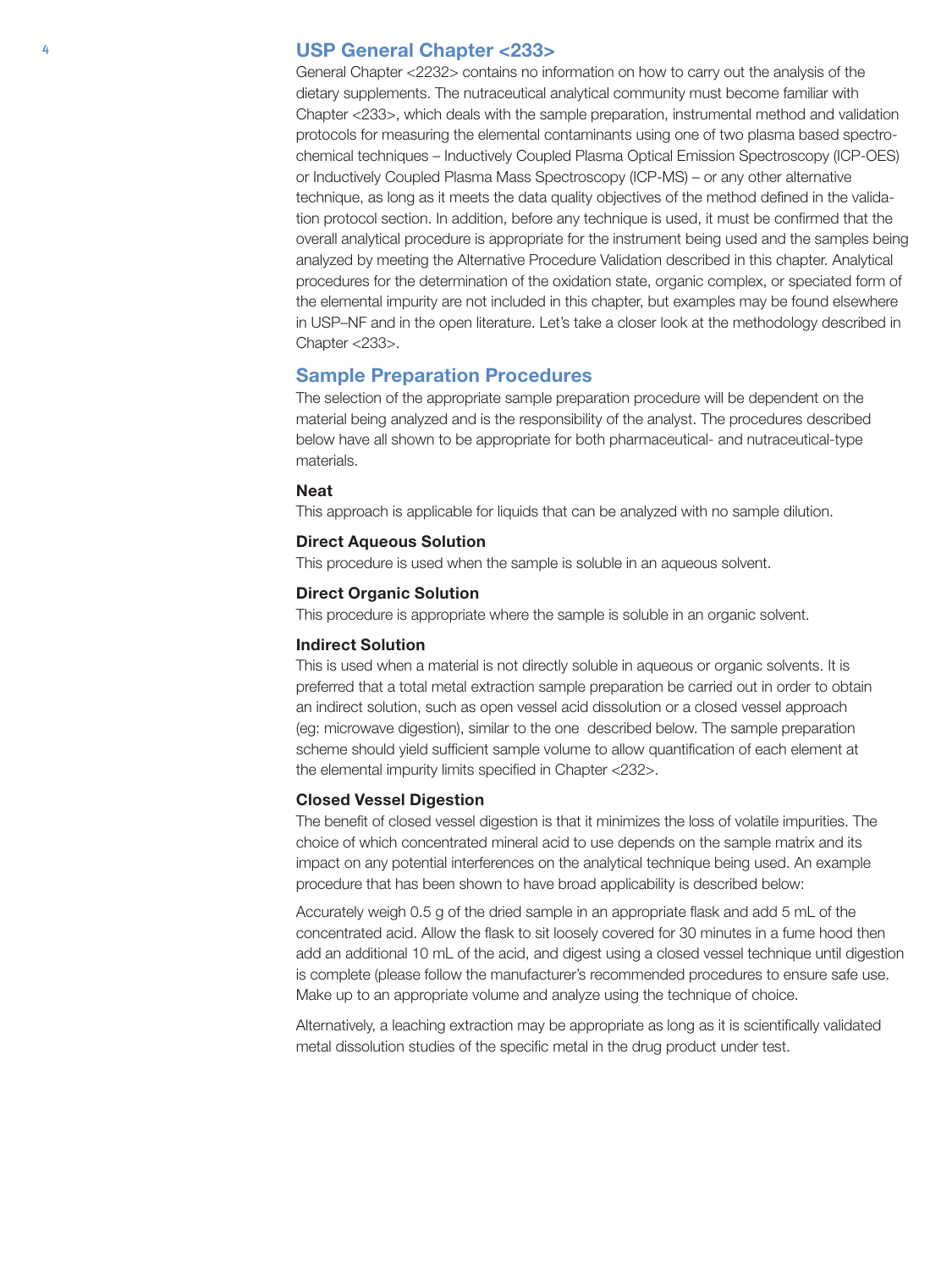## <sup>5</sup> Detection Technique

Two analytical procedures are suggested in this Chapter. Where elemental contaminants are typically at the parts-per-million level in the diluted sample, ICP–OES is the recommended technique. For elemental contaminants at the parts-per-billion level or lower in the diluted sample, ICP–MS is the preferred technique. The chapter also describes criteria for an alternative procedure as long as it meets the validation requirements laid-out in the chapter. Whichever technique is used, the analyst should verify that the procedure is appropriate for the instrument and samples being analyzed by meeting the Procedure Validation requirements described below.

# Validation Protocol

All analytical procedures, including ICP-OES, ICP-MS and alternative procedures must be validated and shown to be acceptable, in accordance with the validation protocol. The level of validation necessary depends on whether a limit test or a quantitative determination is specified in the individual monograph. The requirements for the validation of an elemental contaminant procedure for each type of determination are described below. Any alternative procedure that has been validated and meets the acceptance criteria that follow is considered to be suitable for use.

# Acceptability of Analytical Procedures

The following section describes the validation protocols for the suitability of an analytical procedure to monitor the PDE limits. Meeting these requirements must be demonstrated experimentally with an appropriate system suitability procedure using reference materials. The suitability of the method must be determined by conducting studies with the material under test supplemented/spiked with known concentrations of each target element of interest at the appropriate acceptance limit concentration. It should also be emphasized that the materials under test must be spiked before any sample preparation steps are performed.

# Suitability of Technique

To understand the suitability of the technique being used and whether its detection capability is appropriate for the analytical task, it's important to know the PDE limit for each target element, and in particular, what the USP calls its J value. In Chapter <233>, the J-value is defined as the PDE concentration of the element of interest, appropriately diluted to the working range of the instrument, after the sample preparation process is completed.

So let's take the determination of Pb by ICP-MS as an example. The PDE limit for Pb defined in Chapter <2232> is 5 µg/day. Based on a suggested dosage of 10 g of the drug product/ day, that's equivalent to 0.5 µg/g Pb. If 0.2 g of sample is digested/dissolved and made up to 100 mL, that's a 500-fold dilution, which is equivalent to 1 µg/L. So the J value for Pb in this example is equal to 1 µg/L.

The method then suggests using a calibration made up of 2 standards: Standard 1= 2.0J, Standard 2= 0.5J. So for Pb, that's equivalent to 2 µg/L for Std 2 and 0.5 µg/L for Std 1.

The suitability of a technique is then determined by measuring the calibration drift by comparing results for Standard 1 before and after the analysis of all the sample solutions under test. This calibration drift should be <20% for each target element.

It should also be pointed out that no specific instrumental parameters are suggested in this section, but only to analyze according to the manufacturer's suggested conditions and to calculate and report results based on the original sample size. However, it does say that appropriate measures must be taken to use a sample weight that's optimum for the technique being used, to ensure that the sample matrix does not produce any deleterious effects on the sample introduction components that might negatively impact signal stability. In addition, it suggests that suitable correction procedures should be employed for minimizing interferences, such as matrix-induced wavelength overlaps in ICP-OES and argon-based polyatomic interference with ICP-MS. For guidance, it references the use of *General Chapter <730>*  on Plasma Spectrochemistry,<sup>9</sup> which is a general method in the USP-NF describing both ICP-OES and ICP-MS, techniques for the determination of elemental impurities in pharmaceutical materials.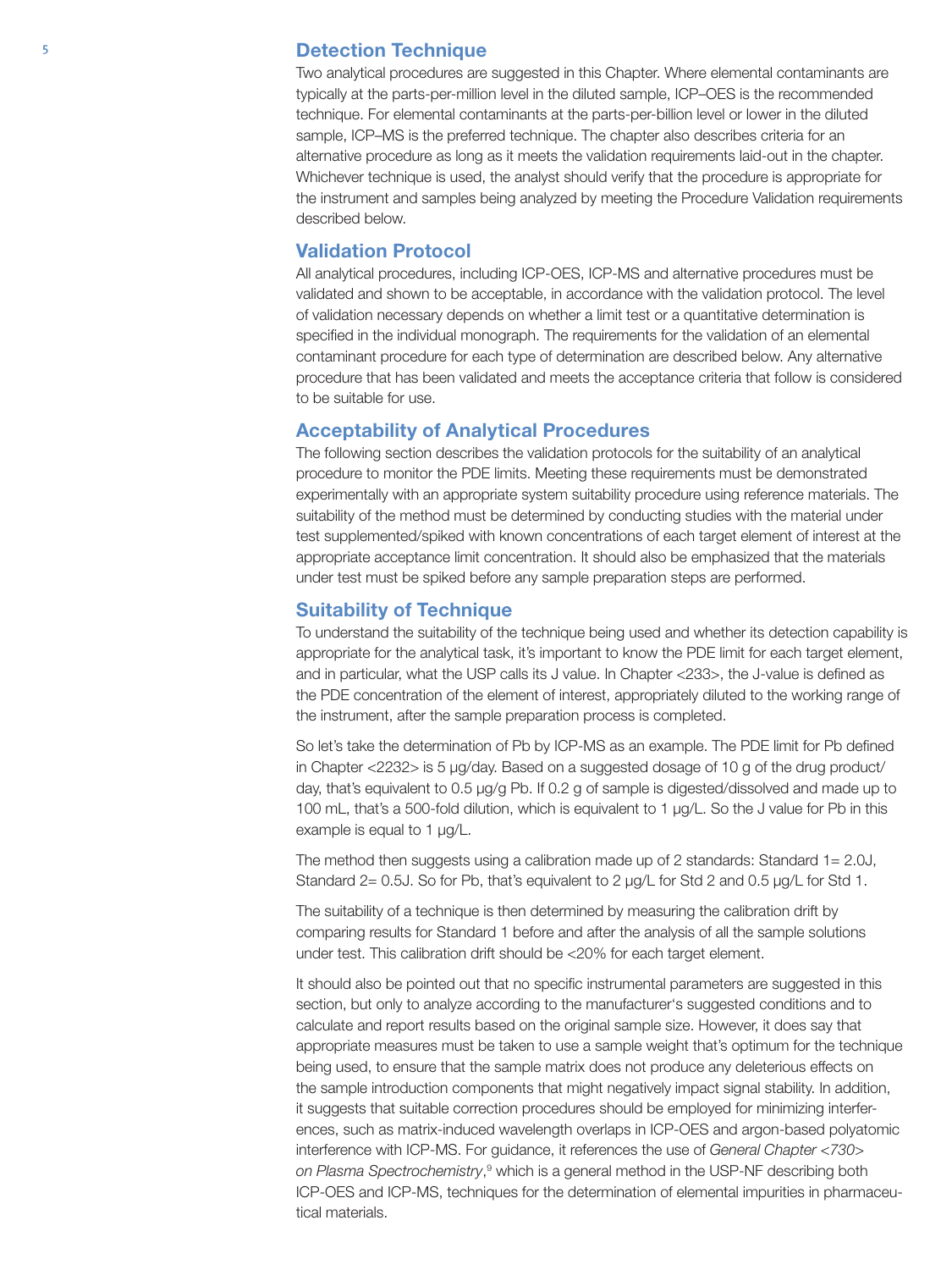6 The suitability of the technique and analytical procedure is then determined by a set of validation protocols, which cover a variety of performance and quality tests, including:

- Detectability
- Precision
- Specificity
- Accuracy
- Ruggedness
- Limit of Quantification
- Linear Range

Each test is explained in great detail in Chapter <233>, In the following sections, we give a brief description of each one. It should also be noted that where appropriate reference standards are specified in the chapter, certified reference materials (CRM) from a national metrology institute (NMI) or reference materials that are traceable to that CRM should be used. An example of an NMI in the United States is the National Institute of Standards and Technology (NIST).

#### Instrumental Detectability

This section deals with both non-instrumental and instrumental detectability. However for clarity purposes, we will just describe the instrumental test.

- Prepare a *Standard Solution* of target elements at J and a matrix matched blank
- Prepare an *Unspiked Sample*
- Prepare a sample spiked at 1.0J *Spiked Sample Solution 1*
- Prepare a sample spiked at 0.8J *Spiked Sample Solution 2*

The technique/procedure is considered acceptable when:

- *Spiked Sample Solution 1* gives a signal intensity equal to or greater than the Standard Solution
- *Spiked Sample Solution 2* gives a signal intensity less than the *Spiked Sample Solution 1*
- The signal for each *Spiked Sample* is not less than the *Unspiked Sample*

# Precision/Repeatability

- Prepare six separate test sample solutions and spike each one at a target concentration of 1.0J
- Acceptance criterion: RSD for the six individual samples should be < 20%

# **Specificity**

The procedure, sometimes referred to as selectivity must be able to assess the impact of each target element in the presence of other components that may be present in the sample, including other target elements, matrix components, and other interfering species. It refers to USP-NF General Chapter <1225>Validation of Compendial Procedures<sup>10</sup> for guidance.

# **Accuracy**

This test is designed to assess the accuracy of the analytical method/procedure and in particular when samples are above the normal calibration range.

- Prepare standard solutions containing target elements at concentrations ranging from 0.5J to 2.0J using suitable calibration/reference materials
- Run calibration using calibration standards
- Prepare samples under test by spiking at concentrations from 0.5J to 2.0J before any sample preparation is carried out

The technique/procedure is considered acceptable when:

• The spike recovery of three replicates at each sample concentration is between 70%-150%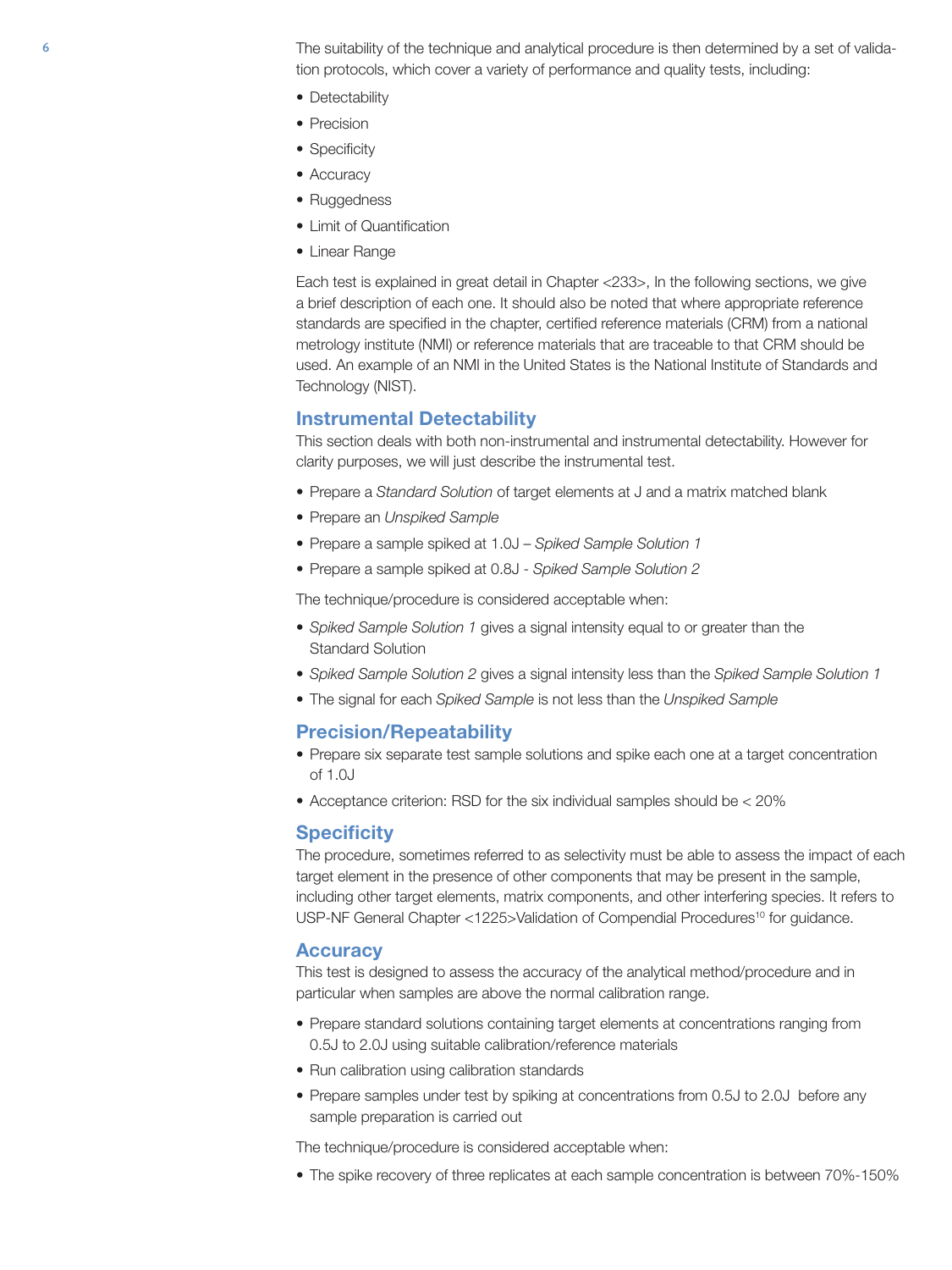### **7 Ruggedness**

The effect of random events on the analytical precision of the method shall be established by performing the 'Repeatability' test:

- On different days or
- With different instrumentation or
- With different analysts

#### Note

It should be emphasized that only one of these three experiments is required to demonstrate ruggedness.

#### Acceptance Criterion

RSD should be <25% for each element

## Limit of Quantification (LOQ) and Linear Range

The LOQ and linear range capability is demonstrated by meeting the Accuracy requirement.

# Selection of the Appropriate Technique

So which technique is best for elemental contamination levels typically found in dietary supplements? For an experienced user with both ICP-OES and ICP-MS in their laboratory, it might be straight forward, based on the operator's knowledge and understanding of each technique. However, for new users who have been given the task of evaluating and purchasing a new instrument to carry out this analysis, they will clearly want an instrument that will be suitable for the task in hand, keeping in mind that there might be budgetary restrictions. Additionally, there is the expertise of the people in the lab to take into consideration and whether they are capable of developing methods and operating the instrument on a routine basis. The cost of equipping the lab to ensure the optimum operation of such a sophisticated and sensitive instrument is also an important factor to consider.

So let's take a more detailed look at the detection capability of axial ICP-OES<sup>11</sup> and ICP-MS<sup>12</sup> techniques for compliance purposes in nutraceutical materials. And in particular, taking the 4 elemental contaminants defined in Chapter <2232> and comparing instrument detection limits (IDLs) with the calculated J-values for a dietary supplement with a maximum oral daily dose of 10 g/per day. The comparison data for axial ICP-OES and ICP-MS are shown in Tables 3 and 4 respectively, based on an optimum sample preparation/dilution factor of 2 g/100 mL for ICP-OES and 0.2 g/100mL for ICP-MS. The Factor Difference in the final column, which is the J-value divided by the IDL, is a good indication of whether the elemental target concentrations can be determined with good accuracy and precision. The higher this value, the more reliable the result. It should be emphasized that IDLs are not a true reflection of the measurement capability of the technique in real samples. It is generally accepted that a method detection limit (MDL), where a blank is taken through the entire sample preparation process, is a better assessment of the limit of detection (LOD) in the sample matrix under test. However, the IDLx10 is often used as a good approximation of this value.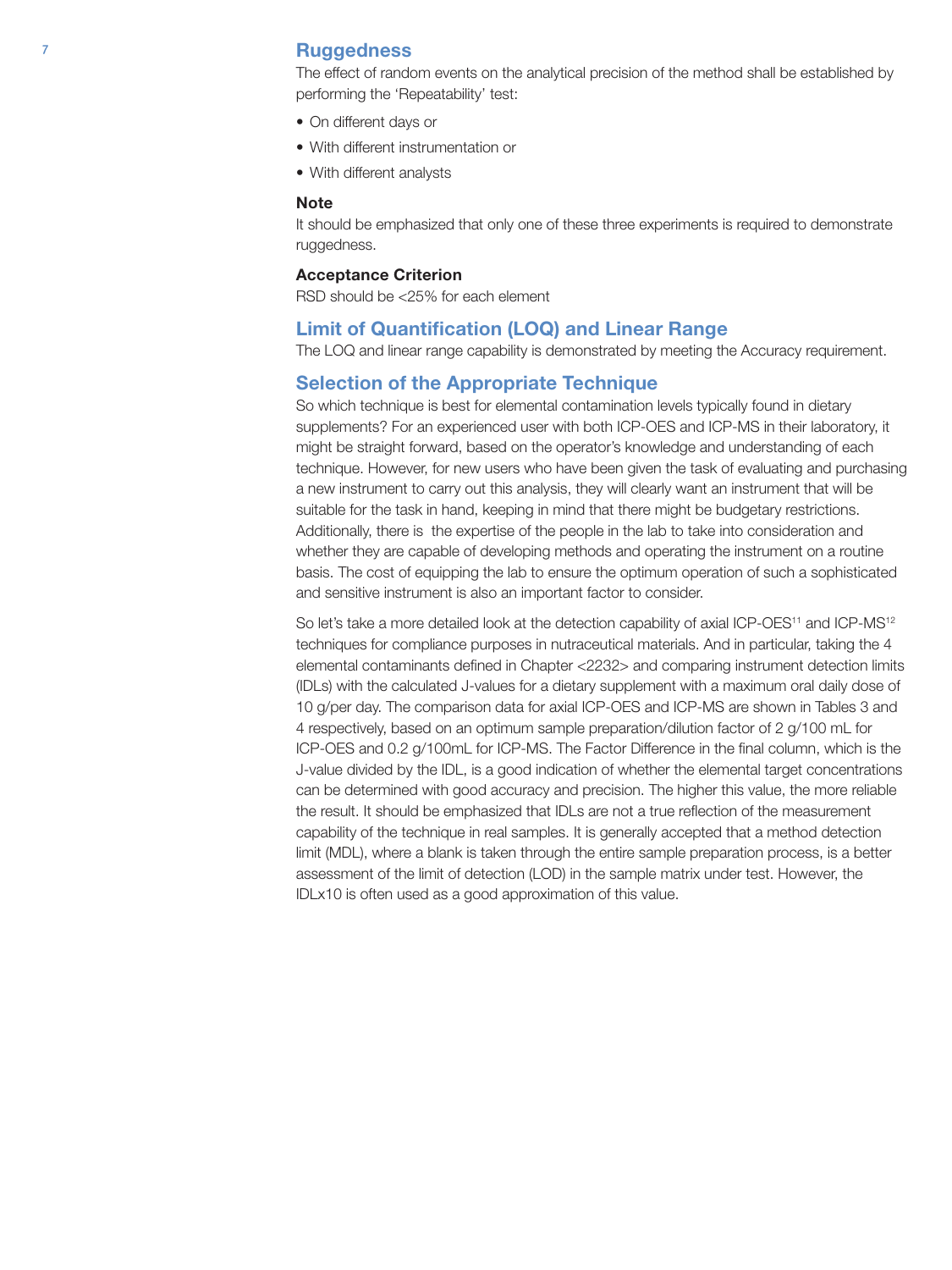#### Thermo Scientific™ iCAP™ 7000 ICP-OES Analyzer (left)

iCAP Q ICP-MS (right)





Table 3. USP J-values compared to axial ICP-OES IDLs.

| <b>Element</b>         | <b>PDE</b><br>$(\mu g / day)$ | <b>Concentration</b><br>Limits ( $\mu$ g/g) for a<br><b>Supplement with</b><br>a Maximum Daily<br>Dose of $\leq 10$ g/day | $1.0J-Value (µg/L)$<br><b>Based on a</b><br><b>Supplement Dose of</b><br>10 g/day and a Final<br><b>Sample Dilution of</b><br>2 g/100 mL | <b>Axial ICP-OES</b><br><b>Instrument</b><br><b>Detection</b><br>Limits <sup>11</sup><br>$(\mu g/L)$ | <b>Factor</b><br><b>Difference</b><br>(J-Value/IDL) |
|------------------------|-------------------------------|---------------------------------------------------------------------------------------------------------------------------|------------------------------------------------------------------------------------------------------------------------------------------|------------------------------------------------------------------------------------------------------|-----------------------------------------------------|
| Cadmium                | 5.0                           | 0.5                                                                                                                       | 10                                                                                                                                       | 0.07                                                                                                 | 143                                                 |
| Lead                   | 5.0                           | 0.5                                                                                                                       | 10                                                                                                                                       | 1.06                                                                                                 | 9                                                   |
| Arsenic<br>(Inorganic) | 15                            | 1.5                                                                                                                       | 30                                                                                                                                       | 1.43                                                                                                 | 21                                                  |
| Mercury<br>(Inorganic) | 15                            | 1.5                                                                                                                       | 30                                                                                                                                       | 0.14                                                                                                 | 214                                                 |

| Table 4. USP J-values compared to |  |
|-----------------------------------|--|
| ICP-MS IDLs.                      |  |

| <b>Element</b>         | <b>PDE</b><br>$(\mu g /day)$ | <b>Concentration</b><br>Limits ( $\mu$ g/g) for a<br><b>Supplement with</b><br>a Maximum Daily<br>Dose of $\leq 10$ g/day | 1.0J-Value (µg/L)<br><b>Based on a</b><br><b>Supplement Dose of</b><br>10 g/day and a Final<br><b>Sample Dilution of</b><br>$0.2$ g/100 mL | <b>ICP-MS</b><br><b>Instrument</b><br><b>Detection</b><br>Limits <sup>12</sup><br>$(\mu g/L)$ | <b>Factor</b><br><b>Difference</b><br>(J-Value/IDL) |
|------------------------|------------------------------|---------------------------------------------------------------------------------------------------------------------------|--------------------------------------------------------------------------------------------------------------------------------------------|-----------------------------------------------------------------------------------------------|-----------------------------------------------------|
| Cadmium                | 5.0                          | 0.5                                                                                                                       | 1.0                                                                                                                                        | 0.0001                                                                                        | 10,000                                              |
| Lead                   | 5.0                          | 0.5                                                                                                                       | 1.0                                                                                                                                        | 0.0009                                                                                        | 1111                                                |
| Arsenic<br>(Inorganic) | 15                           | 1.5                                                                                                                       | 3.0                                                                                                                                        | 0.0009                                                                                        | 3333                                                |
| Mercury<br>(Inorganic) | 15                           | 1.5                                                                                                                       | 3.0                                                                                                                                        | 0.0099                                                                                        | 303                                                 |

Table 3 shows that axial-ICP-OES offers some possibilities for monitoring dietary supplements because the improvement factors of all four elements are higher than one. These numbers could be further improved, by using a much higher sample weight in the sample preparation procedure without compromising the method. As all commercially-available ICP-OES instrumentation has both axial and radial capability, we determined that the axial performance was most appropriate for this comparison.

In addition, it can be seen in Table 4 that ICP-MS shows significant improvement factors for all four contaminants, over the ICP-OES technique. The added benefit of using ICP-MS is that if the total arsenic or mercury levels are found to be higher than the PDE levels, it is relatively straightforward to couple ICP-MS with HPLC to monitor the speciated forms of these elements.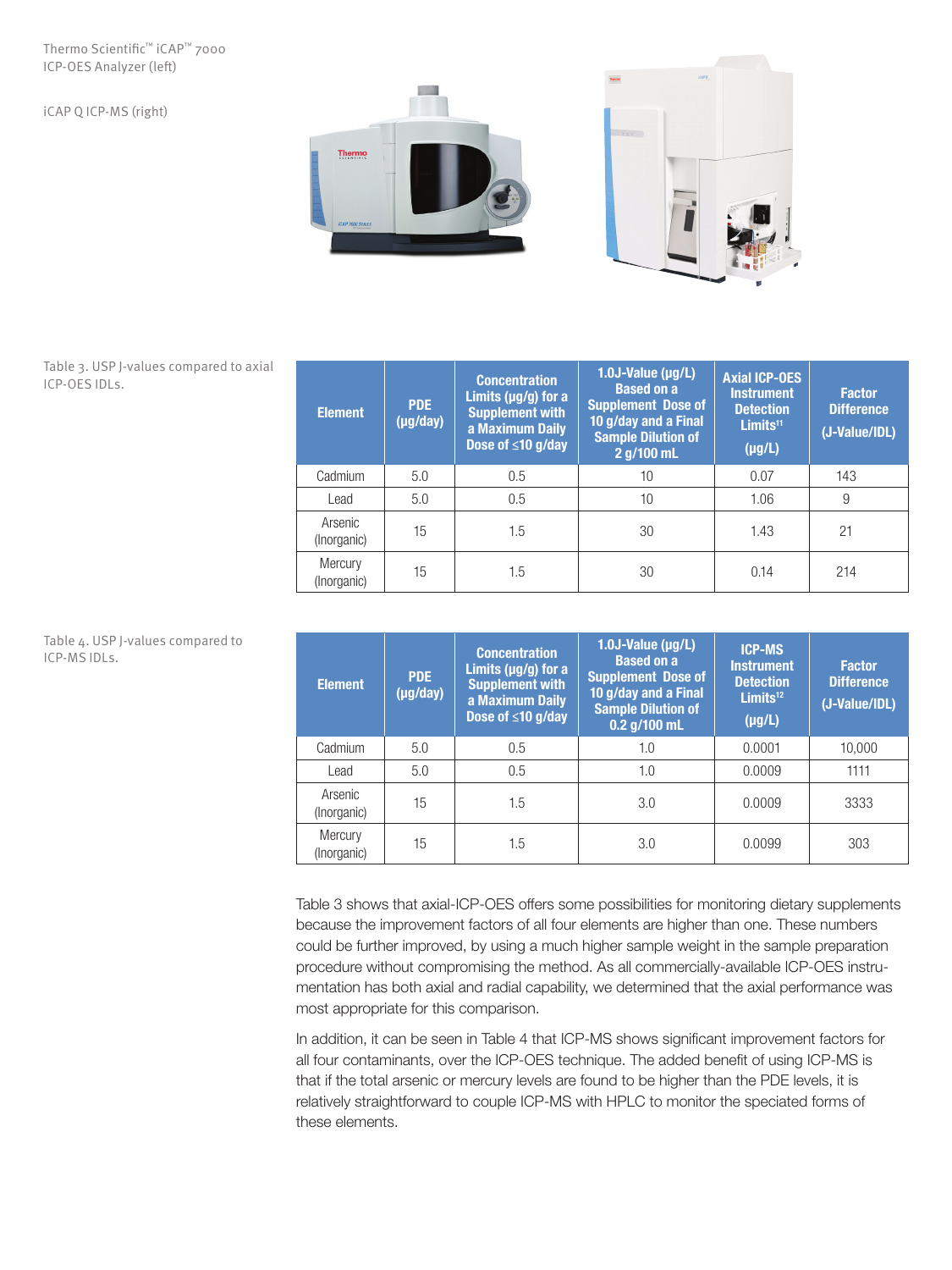#### **9** In Summary

The objective of this white paper is to educate the dietary supplement and nutraceutical manufacturing communities on the new USP Chapter<2232> on setting limits on elemental contaminants in dietary supplements and on Chapter <233>, describing the analytical procedure to carry out the determinations. In particular it has been targeted at personnel, who are not familiar with the terminology used in the USP methods and also to offer some suggestions about the best instrumental technique and analytical procedures to use.

It will be interesting to see how USP methodology will eventually be aligned with ICH directives, but the recent announcement delaying implementation should not discourage global nutraceutical manufacturers to have appropriate analytical capability in place as soon as possible in order to show compliance to regulators that their products are free from elemental contamination. For up-to-date information on these new chapters, please check the Key Issues page on USP elemental impurities website.13 In addition, Thermo Scientific has its own USP Landing Page which gives the most recent status of the USP and ICH alignment process, together with product solutions to meet these directives.14

Thermo Scientific has various instruments to test for elemental contaminants in dietary supplements that are mentioned in this white paper. For more information on the products visit the links below.

ICP-OES: http://www.thermoscientific.com/en/products/inductively-coupled-plasmaoptical-emission-spectrometry-icp-oes.html

ICP-MS: http://www.thermoscientific.com/en/products/inductively-coupled-plasma-massspectroscopy-icp-ms.html

IC-ICP-MS: http://www.thermoscientific.com/en/products/modular-systems.html

LC-ICP-MS: http://www.thermoscientific.com/en/products/hplc-uhplc-systems.html

#### Other Resources

IC-ICP-MS for Speciation Analysis

White Paper: http://www.thermoscientific.com/content/dam/tfs/ATG/CMD/cmd-support/ icap/7000/whitepapers/WP70553\_Final.pdf

White Paper: http://www.thermoscientific.com/content/dam/tfs/ATG/CMD/cmd-support/ icap/7000/whitepapers/WP-IC-ICP-MS-Elemental-Speciation-WP70481\_E.pdf